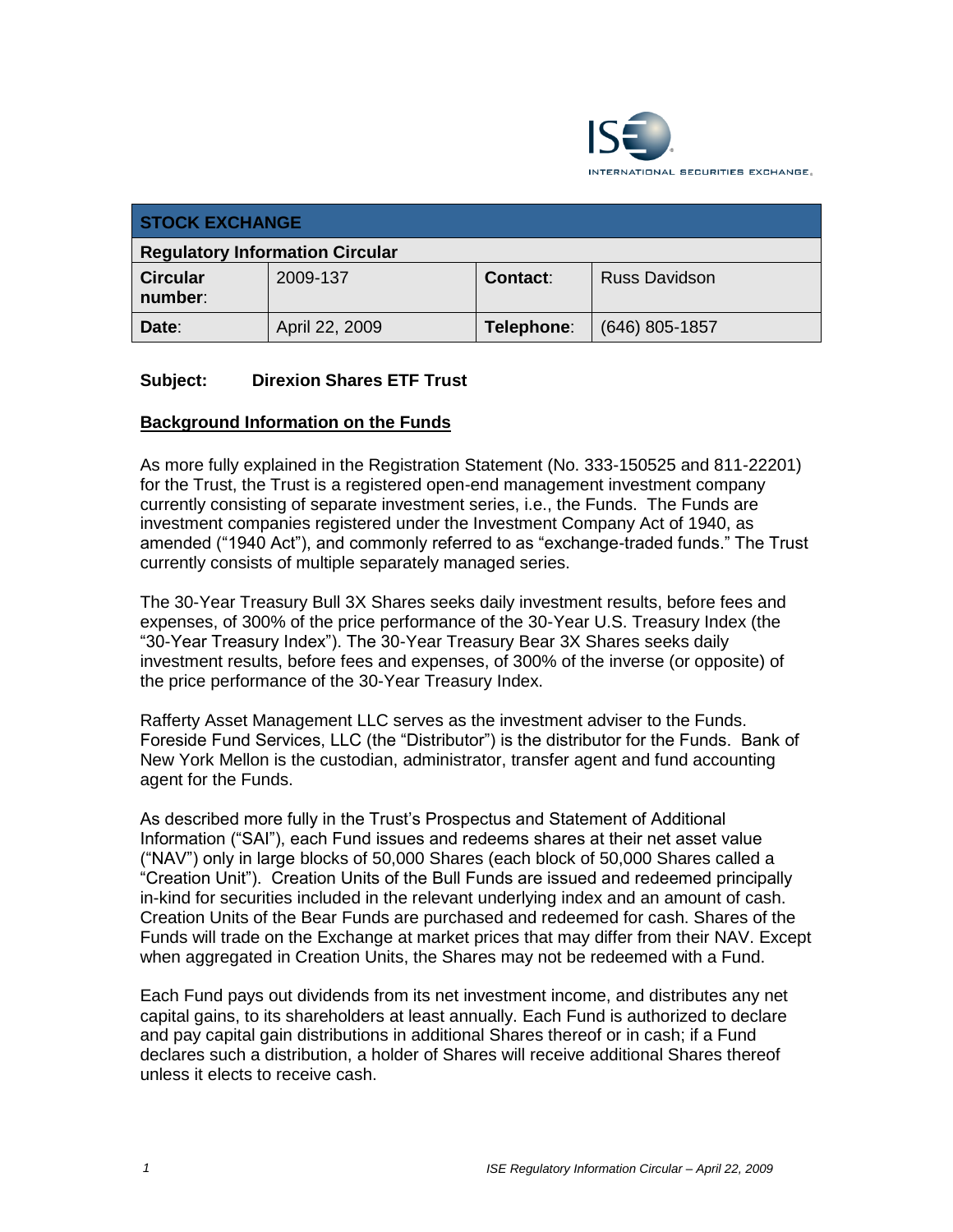The Depository Trust Company ("DTC") serves as securities depository for the Shares, which may be held only in book-entry form; stock certificates will not be issued. DTC, or its nominee, is the record or registered owner of all outstanding Shares.

Each Fund's NAV is determined shortly after 4:00 p.m. Eastern standard time ("ET") on each day that the New York Stock Exchange ("NYSE") is open for business (a "Business Day"). The NAV is available from the Trust and the Exchange and is also available to National Securities Clearing Corporation ("NSCC") participants through data made available from NSCC.

The Trusts registration statement describes the various fees and expenses for the Fund's shares. For a more complete description of the Funds and the Indexes, visit [www.direxionshares.com.](http://www.direxionshares.com/)

#### **Purchases and Redemptions in Creation Unit Size**

Equity Electronic Access Members ("Equity EAMs") are hereby informed that procedures for purchases and redemptions of Shares in Creation Units are described in the Trust's Prospectus and Statement of Additional Information and that Shares are not individually redeemable but are redeemable only in Creation Unit aggregations or multiples thereof. As described in the Prospectus, Creation Units of the Bull Funds are issued and redeemed principally in-kind for securities included in the relevant underlying index and an amount of cash and Creation Units of the Bear Funds are purchased and redeemed for cash.

## **Principal Risks**

Interested persons are referred to the Trust's Prospectus for a description of risks associated with an investment in the Shares. These risks include, but are not limited to, the risk that each Fund's investment strategy may subject such Fund to greater changes to the value of portfolio holdings and imperfect correlation to the relevant Underlying Index. Each Fund may also not correlate to the relevant Underlying Index for a number of reasons including the incursion by the Fund of operating expenses and costs associated with the use of leveraged investment techniques. Over time, the cumulative percentage increase or decrease in the NAV of a Fund may diverge significantly from the cumulative percentage increase or decrease in the multiple return of the Underlying Index due to the compounding effect of losses and gains on the returns of a Fund. In addition, as noted in the Prospectus, the Shares trade at market prices that may differ from their NAV. The NAV of the Shares will fluctuate with changes in the market value of the Fund's holdings while the market prices of the Shares will fluctuate in accordance with changes in NAV as well as the supply and demand for the Shares.

# **Exchange Rules Applicable to Trading in the Shares**

The Shares are considered equity securities, thus rendering trading in the Shares subject to the Exchange's existing rules governing the trading of equity securities.

# **Trading Hours**

Trading in the Shares on ISE is on a UTP basis and is subject to ISE equity trading rules. The Shares will trade from 8:00 a.m. until 8:00 p.m. Eastern Time. Equity EAMs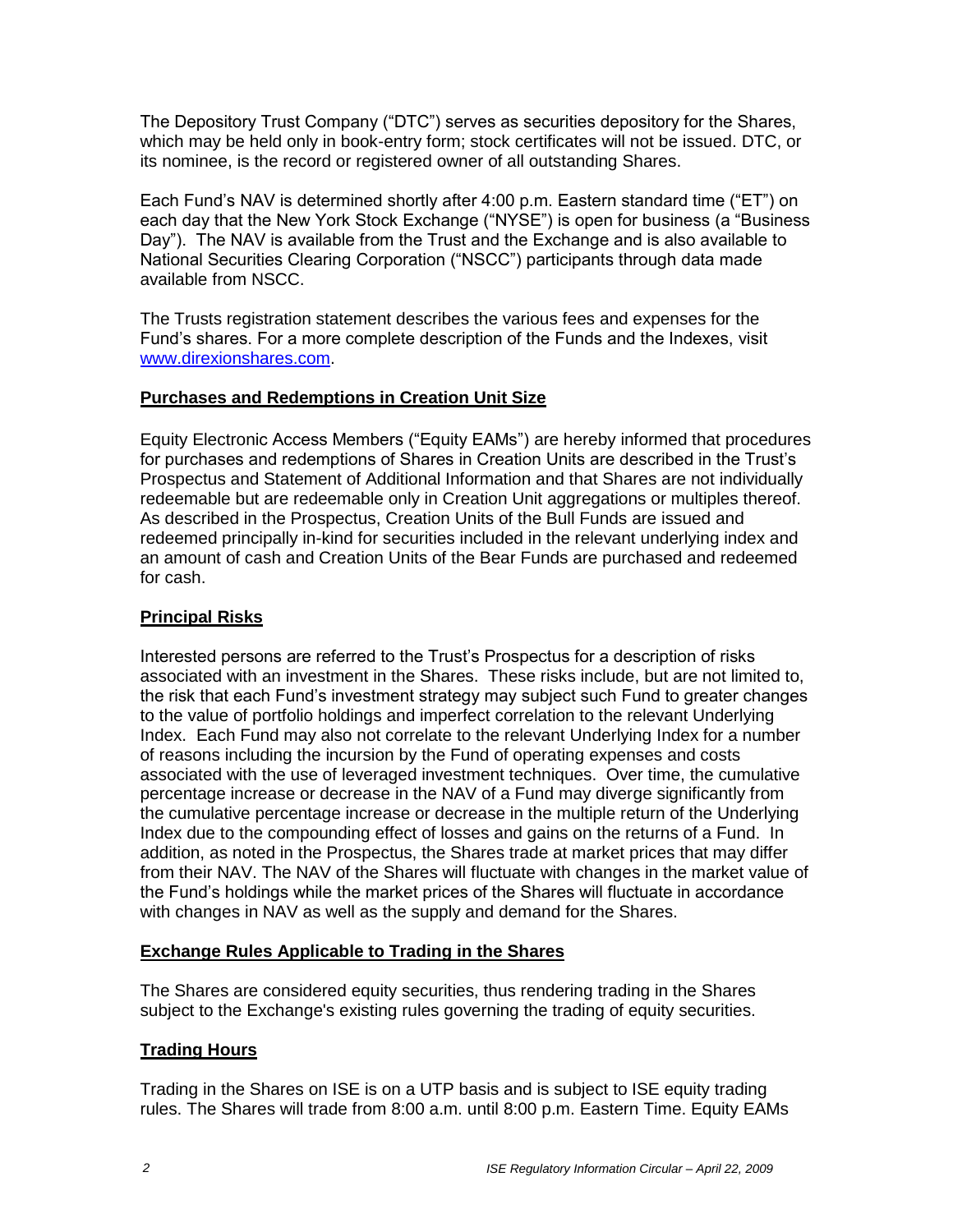trading the Shares during the Extended Market Sessions are exposed to the risk of the lack of the calculation or dissemination of underlying index value or intraday indicative value ("IIV"). For certain derivative securities products, an updated underlying index value or IIV may not be calculated or publicly disseminated in the Extended Market hours. Since the underlying index value and IIV are not calculated or widely disseminated during Extended Market hours, an investor who is unable to calculate implied values for certain derivative securities products during Extended Market hours may be at a disadvantage to market professionals.

## **Trading Halts**

ISE will halt trading in the Shares of a Trust in accordance with ISE Rule 2101(a)(2)(iii). The grounds for a halt under this Rule include a halt by the primary market because it stops trading the Shares and/or a halt because dissemination of the IIV or applicable currency spot price has ceased, or a halt for other regulatory reasons. In addition, ISE will stop trading the Shares of a Trust if the primary market de-lists the Shares.

#### **Delivery of a Prospectus**

Pursuant to federal securities laws, investors purchasing Shares must receive a prospectus prior to or concurrently with the confirmation of a transaction. Investors purchasing Shares directly from the Fund (by delivery of the Deposit Amount) must also receive a prospectus.

Prospectuses may be obtained through the Distributor or on the Fund's website. The Prospectus does not contain all of the information set forth in the registration statement (including the exhibits to the registration statement), parts of which have been omitted in accordance with the rules and regulations of the SEC. For further information about the Fund, please refer to the Trust's registration statement.

#### **Exemptive, Interpretive and No-Action Relief Under Federal Securities Regulations**

The Commission issued a letter dated October 31, 2008, ("No-Action Letter") granting exemptive or no-action relief from certain rules under the Securities Exchange Act of 1934 for the Funds.

#### **Regulation M Exemptions**

Generally, Rules 101 and 102 of Regulation M prohibit any "distribution participant" and its "affiliated purchasers" from bidding for, purchasing, or attempting to induce any person to bid for or purchase any security which is the subject of a distribution until after the applicable restricted period, except as specifically permitted in Regulation M. The provisions of the Rules apply to underwriters, prospective underwriters, brokers, dealers, and other persons who have agreed to participate or are participating in a distribution of securities.

The Commission issued a No-Action Letter by which persons participating in a distribution of shares of a fund may engage in secondary market transactions in such shares during their participation in such a distribution, despite the requirements of from Rule 101 under Regulation M. In addition, the SEC has permitted persons who may be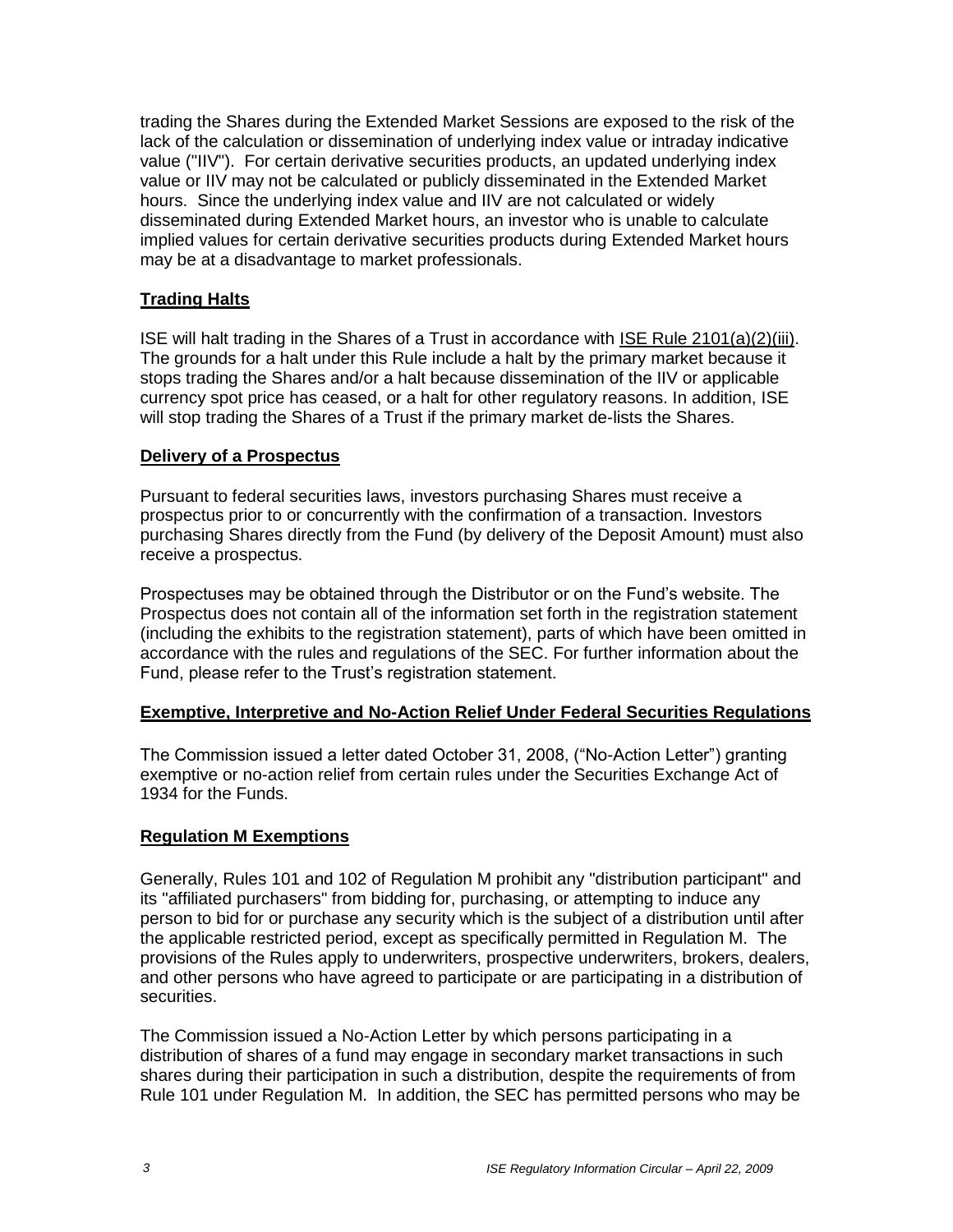deemed to be participating in the distribution of shares of a fund (i) to purchase securities for the purpose of purchasing creation unit aggregations of fund shares and (ii) to tender securities for redemption in Creation Unit Aggregations. Further, the Commission has clarified that the tender of fund shares to the Fund for redemption does not constitute a bid for or purchase of any of the Funds' securities during the restricted period of Rule 101. The Commission has issued a No-Action Letter to paragraph (e) of Rule 102 under Regulation M which allow the redemption of fund shares in creation unit aggregations during the continuous offering of shares.

## **SEC Rule 14e-5**

The Commission has permitted any person acting as a dealer-manager of a tender offer for a component security of fund (1) to redeem fund shares in creation unit aggregations from the issuer that may include a security subject to such tender offer and (2) to purchase fund shares during such tender offer. In addition, a No-Action has been issued under Rule 14e-5 states that if a broker-dealer acting as a dealer-manager of a tender offer for a security of the Fund purchases or arranges to purchase such securities in the secondary market for the purpose of tendering such securities to purchase one or more creation unit aggregations of shares, it must be made in conformance with the following:

- i. such bids or purchases are effected in the ordinary course of business, in connection with a basket of securities in which any security that is the subject of a distribution, or any reference security, or
- ii. purchases are effected as adjustments to such basket in the ordinary course of business as a result of a change in the composition of the underlying index; and
- iii. such bids or purchases are not effected for the purpose of facilitating such tender offer.

# **Section 11(d)(1); SEC Rules 11d1-1 and 11d1-2**

Section 11(d)(1) of the Act generally prohibits a person who is both a broker and a dealer from effecting any transaction in which the broker-dealer extends credit to a customer on any security which was part of a new issue in the distribution of which he participated as a member of a selling syndicate or group within thirty days prior to such transaction. The Commission has clarified that Section 11(d)(1) does not apply to broker-dealers that are not authorized participants (and, therefore, do not create creation unit aggregations) that engage in both proprietary and customer transactions in shares of a fund in the secondary market, and for broker-dealer authorized participants that engage in creations of creation unit aggregations. This relief is subject to specific conditions, including the condition that such broker-dealer (whether or not an authorized participant) does not, directly or indirectly, receive from the fund complex any payment, compensation or other economic incentive to promote or sell the shares of a fund to persons outside the fund complex, other than non-cash compensation permitted under NASD Rule 2830 (I)(5)(A), (B) or (C). See letter dated November 22, 2005 from Brian A Bussey, Assistant Chief Counsel, SEC Division of Market Regulation, to Barclays Global Investors, N.A., dated November 22, 2005. The Commission has issued a No-Action Letter under Section 11(d)(1) of the Act states that broker-dealers may treat shares of a fund, for purposes of Rule 11d1-2, as "securities issued by a registered open-end investment company as defined in the Investment Company Act" and thereby extend credit or maintain or arrange for the extension or maintenance of credit on shares that have been owned by the persons to whom credit is provided for more than 30 days, in reliance on the exemption contained in the rule.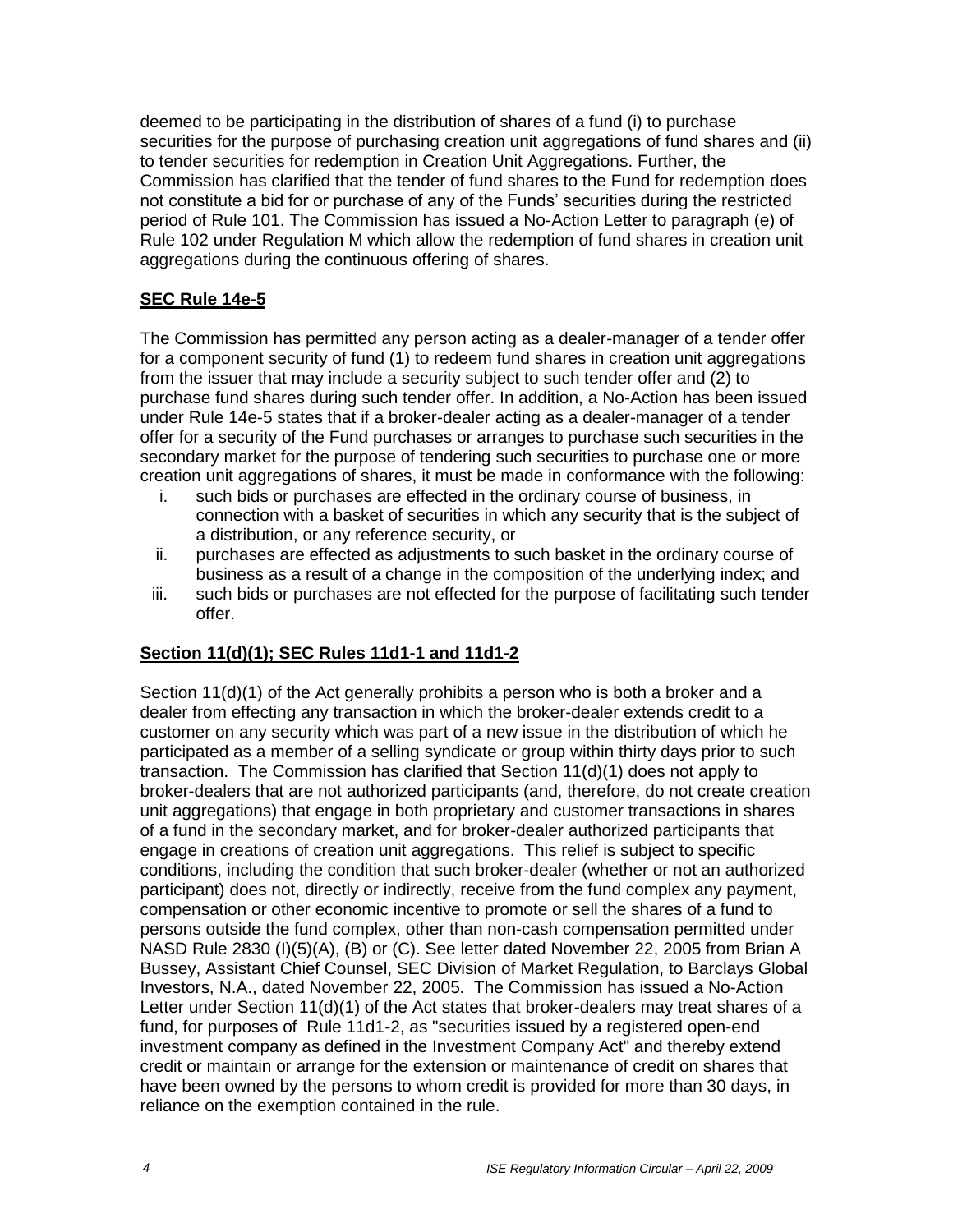## **SEC Rule 15c1-5 and 15c1-6**

The Commission has issued a No-Action letter with respect to Rule 15c1-5 and Rule 15c1-6 as to the required disclosure of control by a broker or dealer with respect to creations and redemptions of fund shares and secondary market transactions therein.

**This Regulatory Information Circular is not a statutory Prospectus. Equity EAMs should consult the Trust's Registration Statement, SAI, Prospectus and the Fund's website for relevant information.**